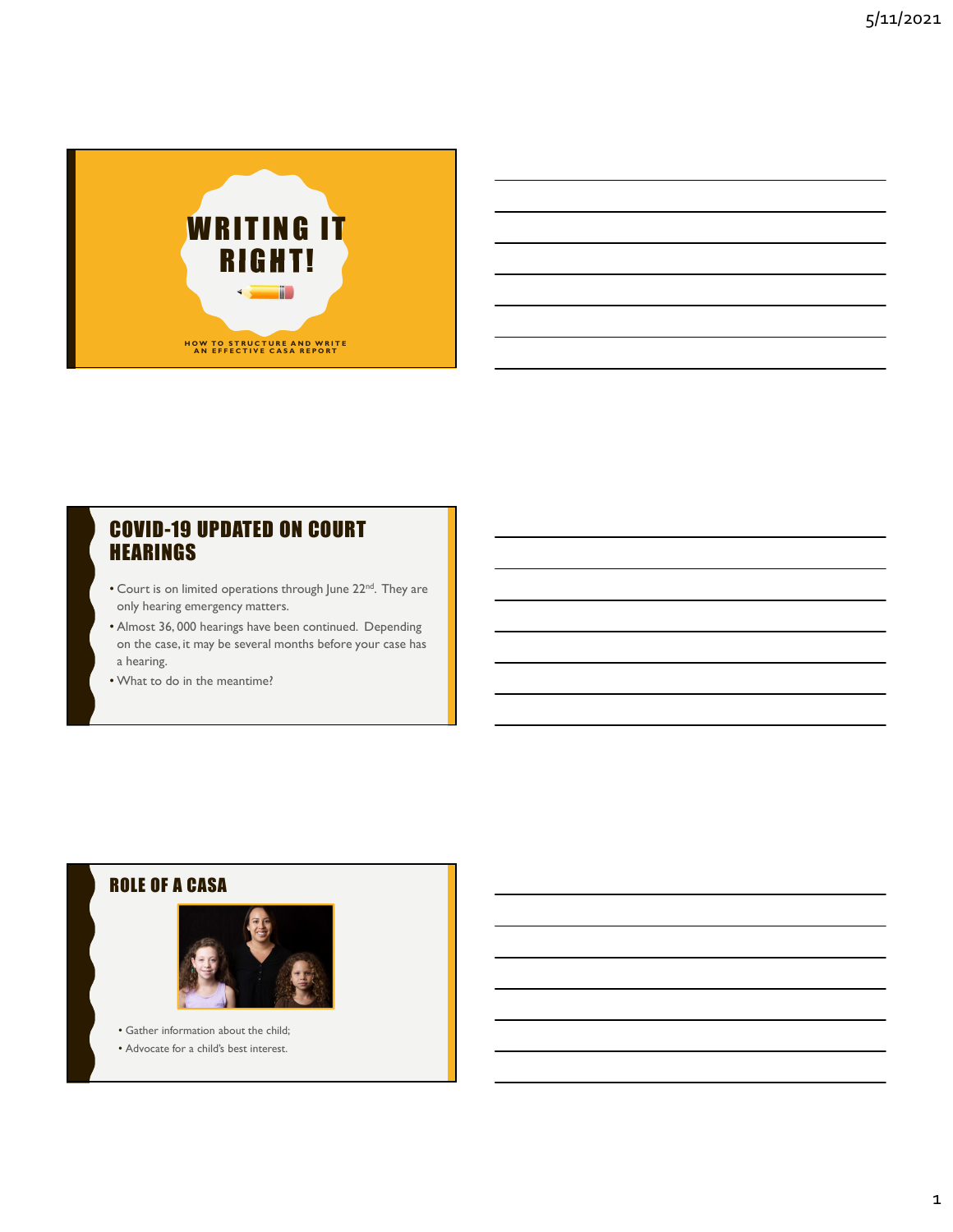



### GETTING STARTED WITH YOUR REPORT

#### #1: Check-in with your advocate supervisor!

#### Keep these things in mind:

- The CASAs report is a summary of key information since the last report.
- Keep your report child-focused and fact-based
- Write with your principal reader in mind:
	- THE JUDGE!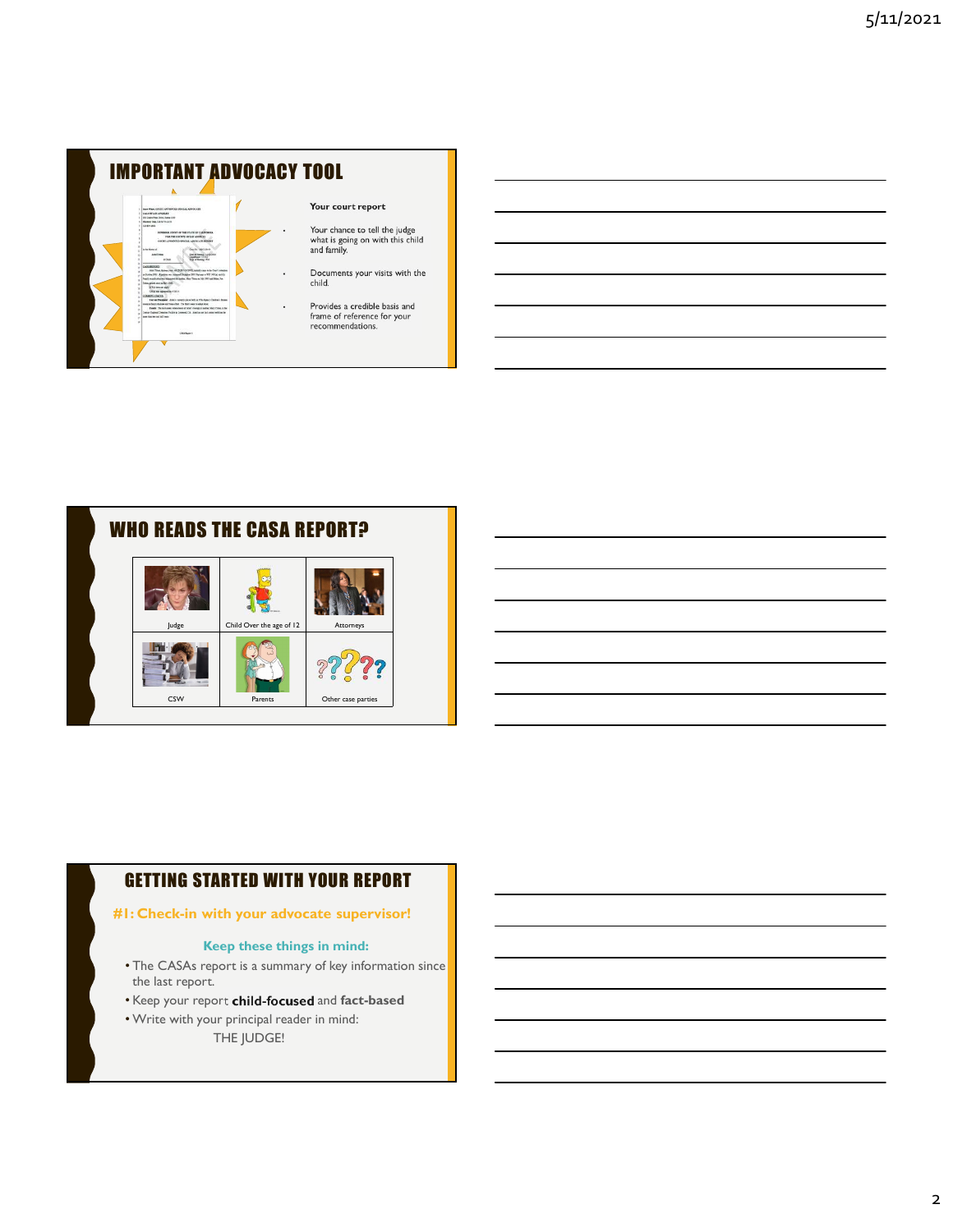### KEYS TO GOOD REPORT WRITING

### #1: Communicate with your advocate supervisor!!!

- Accuracy (to be exact, free from errors and misstatements)
- Brevity (to be concise and complete)
- Clarity (to be easily understood)
- Strengths-based language

# IMPORTANT GUIDELINES

VEASA

CASA COURT REPORT

### #1: Use the Court Report Handbook!

- Follow the formatting provided: Use short, clear sentences;
- Narrative is written in third person;
- Be sure all names and titles are correct; • Use examples of specific behaviors you have observed rather than your feelings;
- State source of info for reported behavior you did not personally see or hear, get specific examples.

# IMPORTANT GUIDELINES CONT.

- Try not to repeat info contained in attached document;
- Reference attached documents by name, source, and date;
- Do not include interviews with CSW or attorney;
- Do not recount interviews word-for-word;
- Relate your recommendations to the content of the report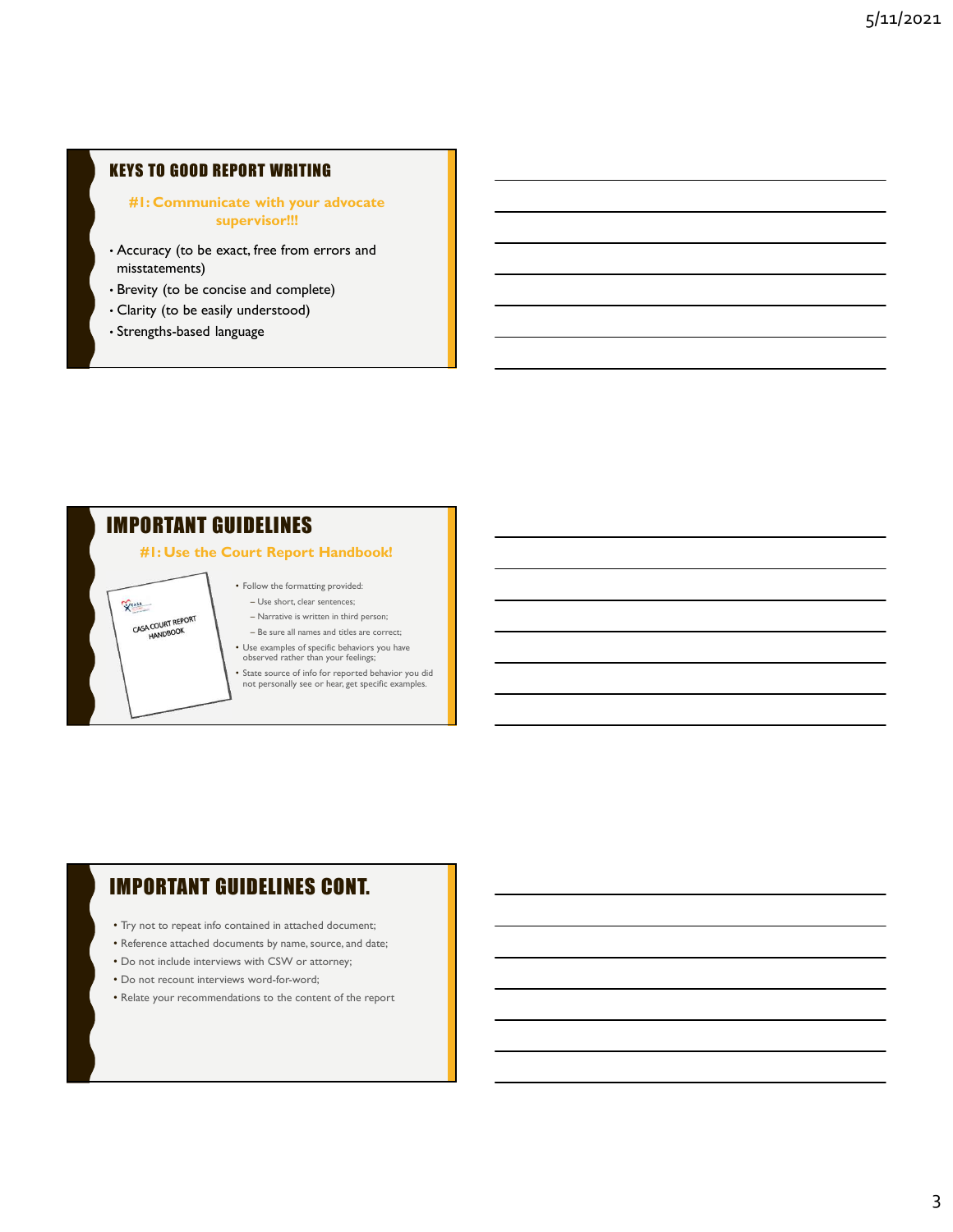# COMMON COURT REPORT RED FLAGS!



## • Including your opinion throughout the report.

- Assumptions vs. facts.
- 
- Disclosing sensitive information<br>
without speaking to your advocate<br>
supervisor (see page 7 of court report<br>
handbook)

• Portraying the child, case parties or family in a negative light.

# EDITING YOUR COURT REPORT



- 
- Discuss and clarify any edits/questions with your<br>advocate supervisor.
- Your supervisor has final approval over your court report.

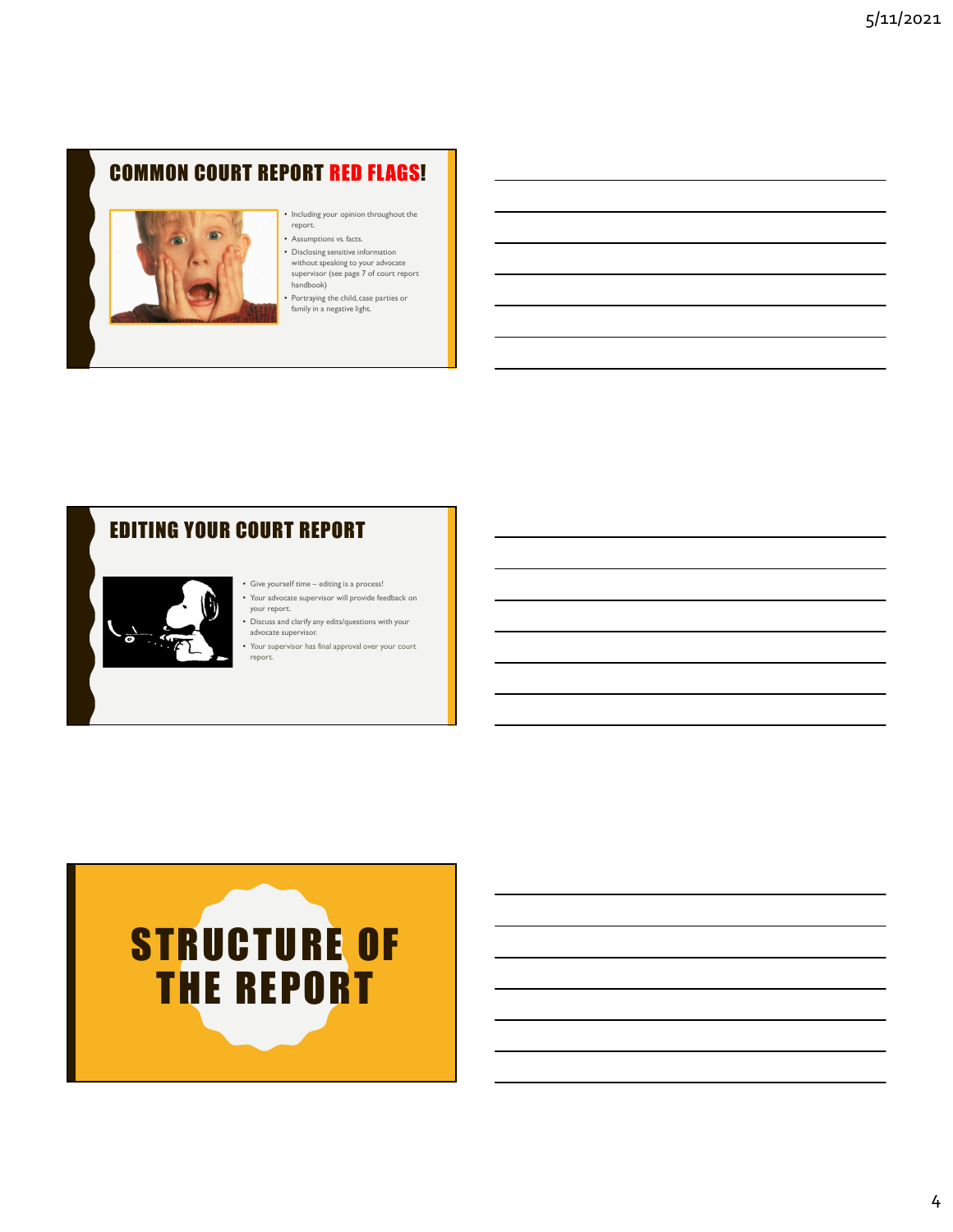# **HISTORY**

Example:

Jennifer is a 10 year old girl (DOB 06-11-2005) who came to the court's attention on January 15, 2016. A petition was sustained on March 10, 2016 pursuant to WIC 300(b) and (g). Family reunification services have been ordered for mother. ICWA does not apply. CASA was appointed on April 1, 2016.



### CHILD'S POSITION

- Do not editorialize or add your own interpretation.
- If child is non-verbal CASA can state relevant observations:

Example: Jessica continues to struggle to speak and mostly communicates with sounds, physical gestures, and cries.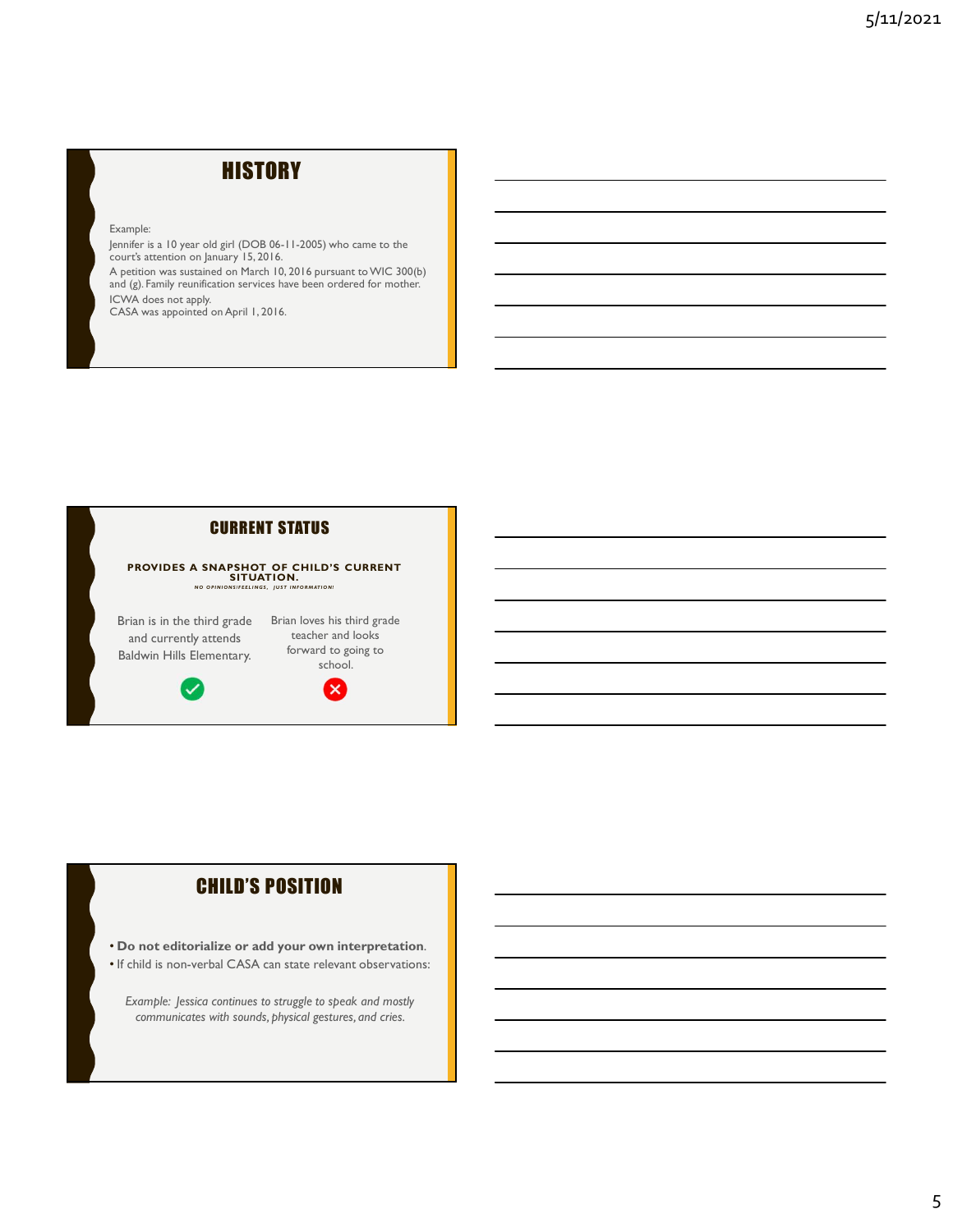### CASA INTERVIEWS

• Rose Jones, Relative: On 3/6/17, Ms. Jones stated that Jennifer refused to go to stated the CASA stated the contacted the Wraparound Team. On 3/10/17, she called the CASA stated the contacted the Wraparound Team. On 3/10 and said that Jennifer refused to go to school again and she told the Wraparound<br>Team.The CASA is concerned about Jennifer's repeated refusal to go to school. On 3/15/17, she said that everything was fine and that she has been able to handle Jennifer's behavioral issues. She said that she is having trouble finding a soccer team **for the soccent solut o**<br>for Jennifer since she does not have internet access and needs some help. On 3/20/17, during the CFT meeting she said that she is grateful for the support of the Wraparound team. **CASA INTERVIEWS**<br>  $\cdot$  floats hence, Relatives  $\circ \sim 10^{17}$ . Fluores cases that hence the visual of a top  $\circ \sim$ <br>
where an all the content distance of the continued into the CASA intervention of a UPC  $\circ \sim$  Continued i

### DO!

• Rose Jones, Maternal Grandmother: Ms. Jones stated that everything was fine and that she has been able to handle Jennifer's behavioral issues with the help of the Wraparound Team<br>and is grateful for their support. She said that Jennifer had two incidences when she refused to<br>go to school. Ms. Jones reporte CASA met with Ms. Jones on 3/6/17 and spoke to her by phone on 3/10/17, 3/15/17 and 3/20/17.

# SUMMARY AND POSITION

- Summarizes the content of your report.
- Provides an opportunity for CASAs to state their opinion

FINALLY!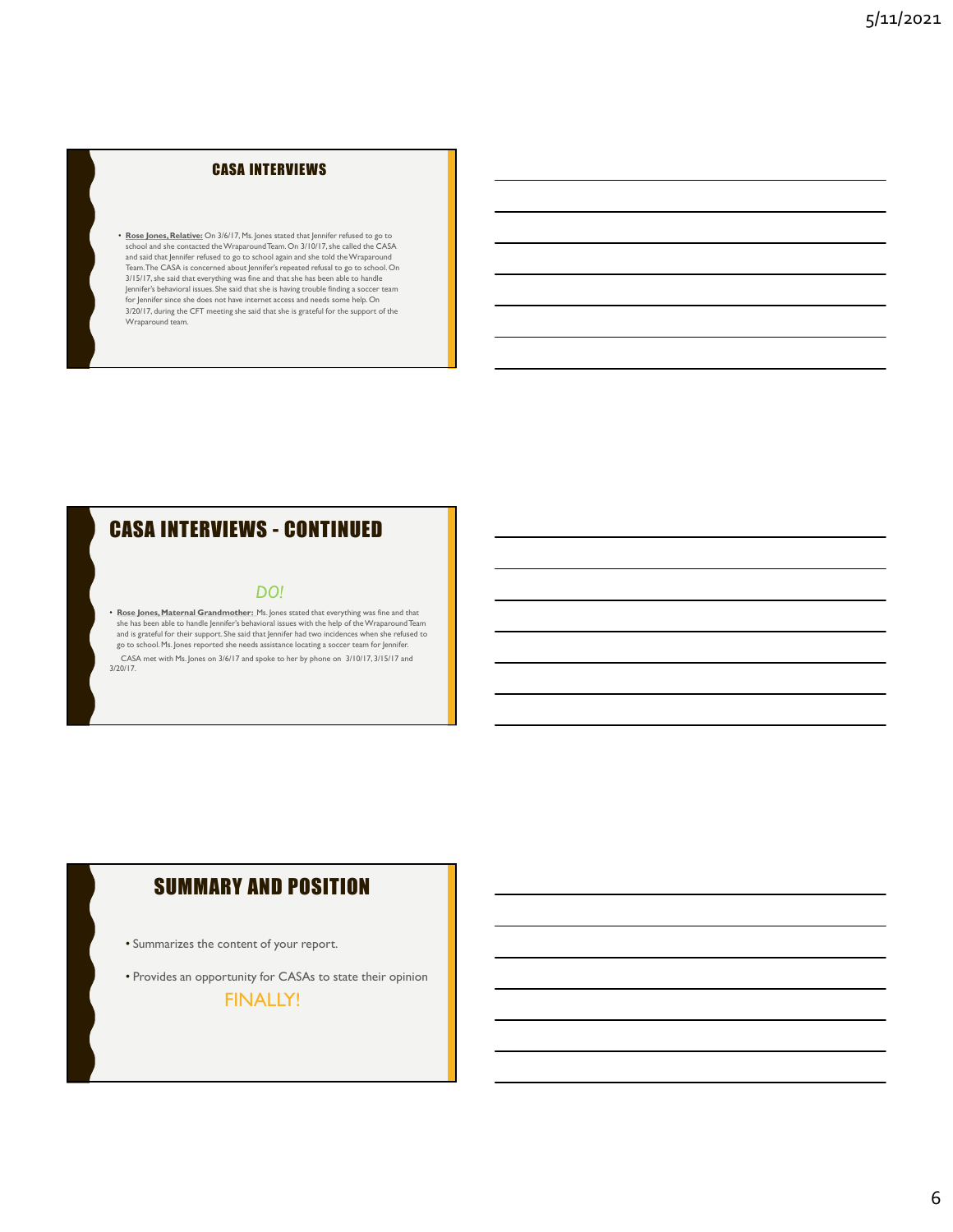# SAMPLE SUMMARY & CASA POSITION

CASA finds that Sam is a bright, independent young man who is struggling with living in an STRTP. While Sam is receiving mental health services at the Sam is receiving mental health services at the Stam is the Stam is the is leaving placement without permission and not following the rules of school and placement. CASA and the<br>team have frequently addressed this with Sam, but he feels his restrictions on his visits with his sister and<br>his la

does better winen ne nas consistent trungs to room tot war u to.<br>CASA is recommending that Sam be provided with an opportunity to participate in extracurricular<br>activities outside the STRTP. Sam has specifically expressed

# **RECOMMENDATIONS**

- Should be backed up by the contents of your report.
- Should be appropriate for the hearing type.
- Always discuss your recommendations with your supervisor.
	- This is especially important when you are making a recommendation about continuing or terminating family reunification services.
- It's OK for your report to NOT have a recommendation!

### **RECOMMENDATION**

#### Which one of these is NOT an appropriate recommendation?

- a) Sam to remain suitably placed at the STRTP home.
- b) DCFS to ensure Sam has weekly visits with his sister Kimberly.
- c) DCFS to make best efforts to enroll Sam in boxing classes.
- d) The STRTP is to transport Sam to his boxing classes.